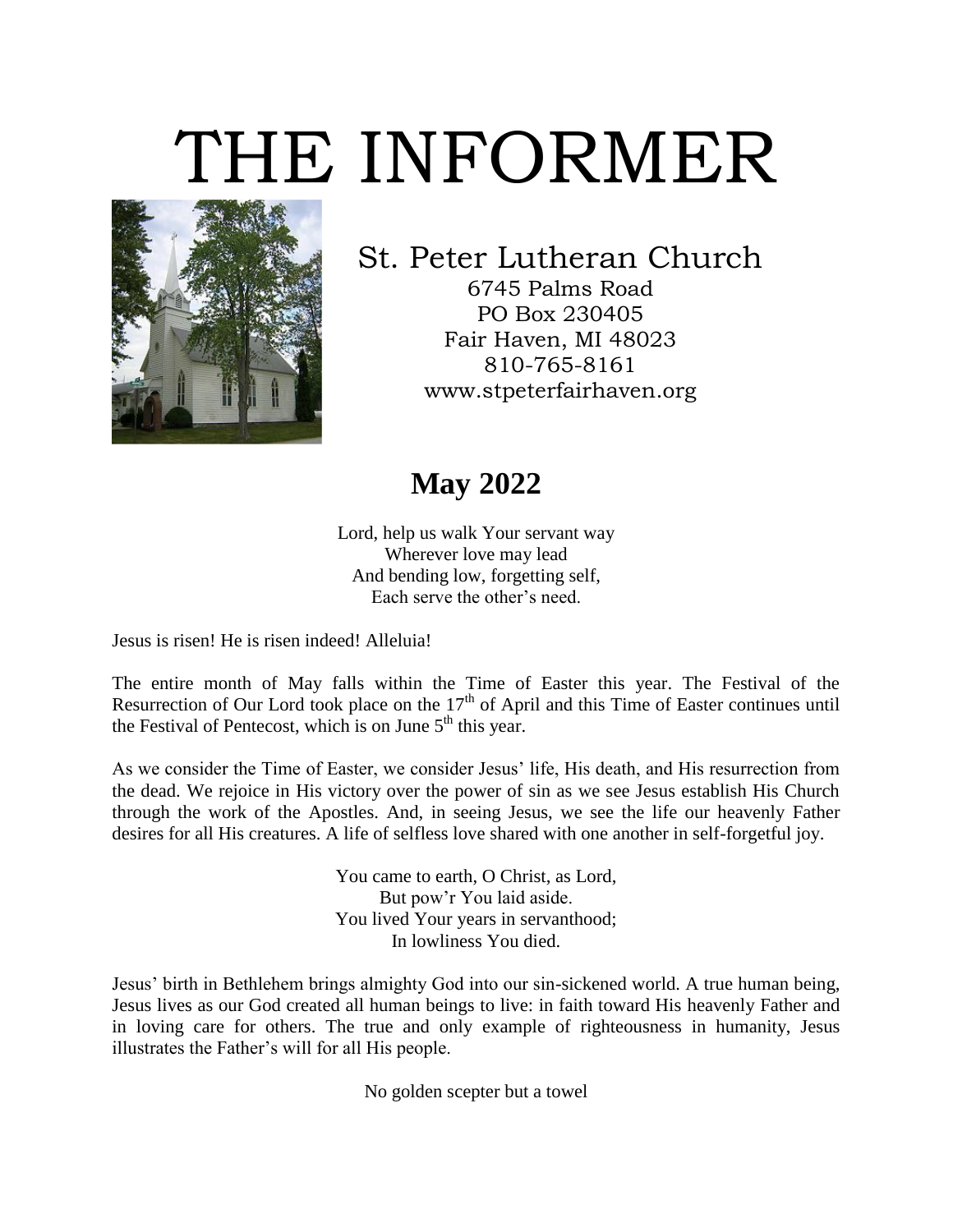You place within the hands Of those who seek to follow You And live by Your commands.

And Jesus wins the victory. But unlike any other victor, Jesus does not demand that He be served. Instead, Jesus meets with His followers and serves them. Jesus' commandment, that we love one another as He loves us, sets the standard for our behavior. As Jesus gave Himself for others, so too do we give ourselves for others.

> You bid us bend our human pride Nor count ourselves above The lowest place, the meanest task That waits the gift of love.

And we are here to do just that. We're called to live a revolutionary lifestyle in the midst of this lost, confused, and dying world. We are here to live selflessly in the midst of people drowning in their own selfishness. We are here to live humbly in the midst of this world's pride. We are here to live joyfully in the midst of the sadness that permeates this life. We are here to live hopefully in the midst of this world's lostness. We are here to live as light: shining the light of God's love through our thoughts, our words, and our actions. Let that light shine!

> Lord, help us walk Your servant way Wherever love may lead And bending low, forgetting self, Each serve the other's need.



The Word from the

Chairman!



May is here and May has two important dates that we should celebrate. The first one, of course, is Mother's Day. Mother's Day is celebrated on May 8<sup>th</sup> this year. We are blessed with a lot of Mothers in our congregation and we celebrate the love and care they always give to their families. I know many of us have lost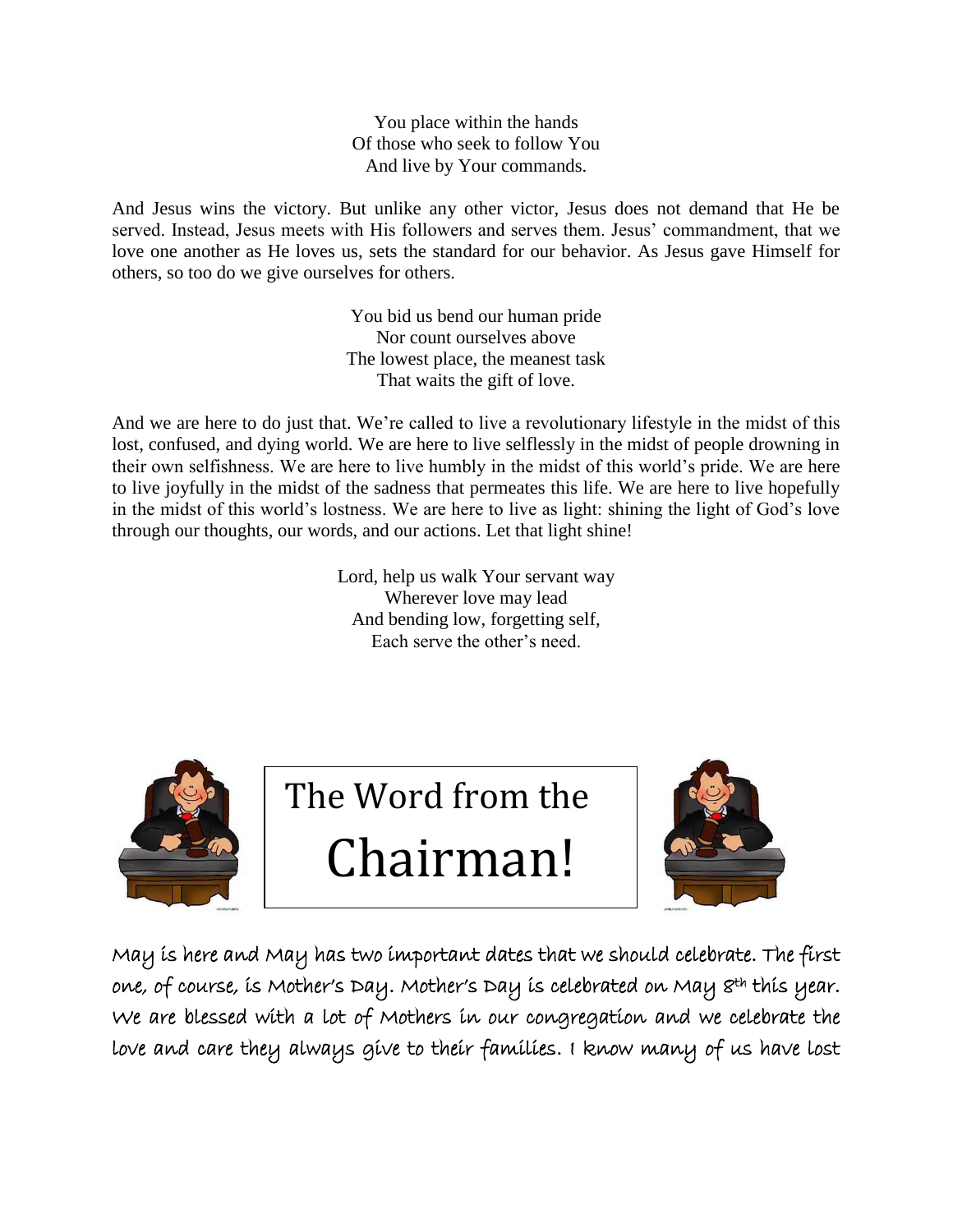our Mothers, but even in that, it is still a great time to remember all the good memories that we hold dear.

The other Holiday in May is at the end of the month and that is Memorial Day. Memoríal Day ís May 30<sup>th</sup> thís year. That's the day we remember those who made the ultimate sacrifice or are MIA for their country. We honor their sacrifice as we rejoice in the freedom they defended for us.

Memorial Day is also the "official" beginning of our summer season here in Michigan. Our snowbirds are returning and we'll be seeing more and more vacationers around our communities. The weather may even be warmer by then! Memorial Day is so much more than a day to think of the all the sales that use the Memorial Day holiday as a sales pitch. Let's remember the reason for this great holiday!

Kevin



Look carefully then how you walk, not as unwise but as wise, making the best use of the time, because the days are evil.

 $\sim$  Ephesians 5:15 & 16

These verses speak to us about paying attention to how we walk. These verses point out that there are both wise ways to walk, and unwise ways to walk. 'Walk' in this case, refers to the manner of life we choose to live. So the Holy Spirit, writing through the pen of the Apostle Paul, is warning Christians… warning us… to be careful about the manner of life we choose to live.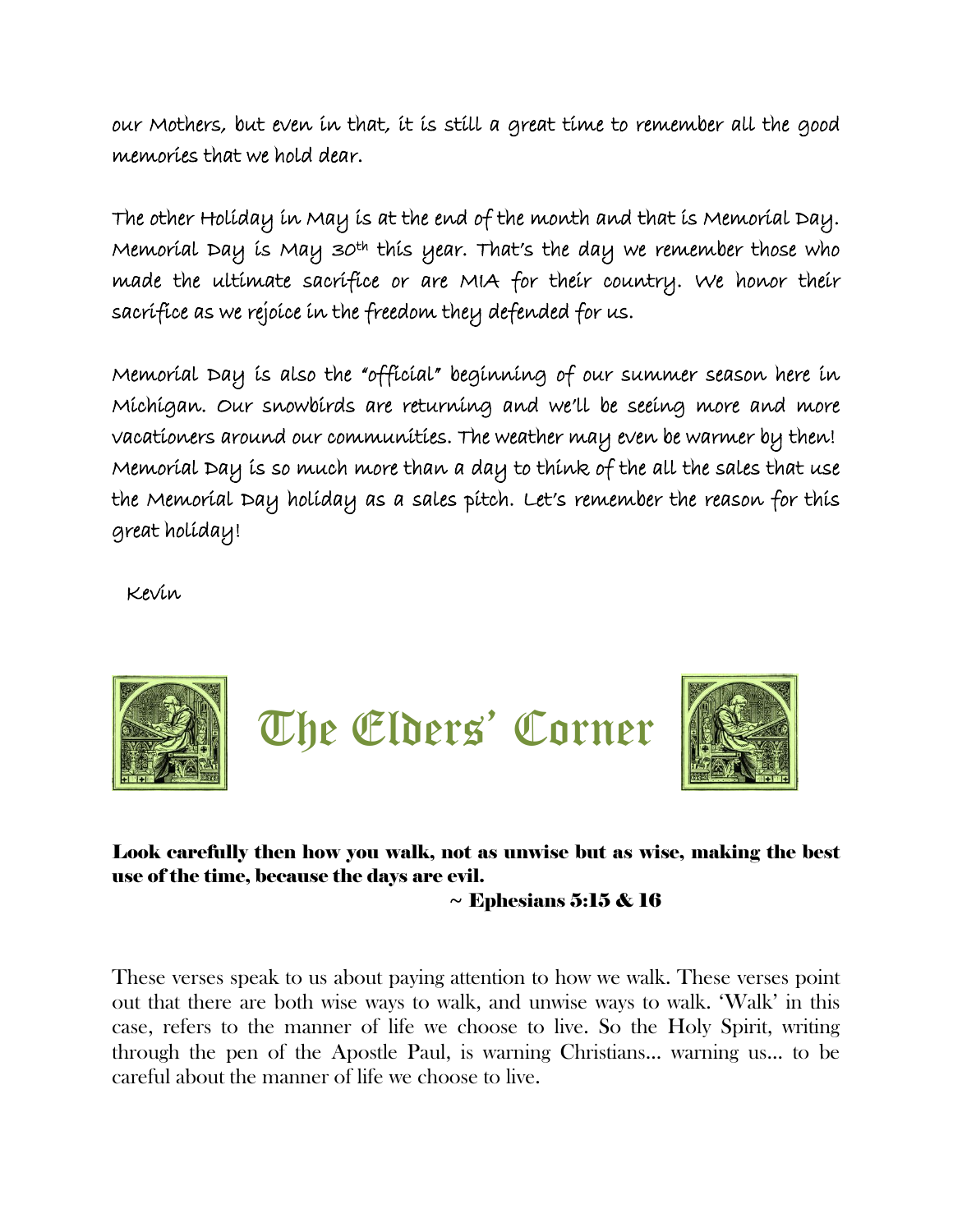Why does the Holy Spirit feel it necessary to warn us about that? He feels it necessary because the days in which we live are evil. That means we live in evil times. We live in times where temptations to evil are all around us. Times where the right things to do are often harder than the wrong things to do. Times where it's much easier to keep our attention focused on our own interests and pleasures and concerns than it is lift up our eyes and allow Jesus to use us as His hands, His voice, and His heart.

According to the Holy Spirit, when we live with our attention focused on our own interests, pleasures, and concerns, we are living unwisely. When we live with our eyes fixed on Jesus, with our attention focused on Him, we are living wisely.

As children of God, we're called to live wisely: to use the time our heavenly Father has given each of us for His purposes. By living with that focus, we make the best use of the time we've been given for this life and we find ourselves walking with Jesus throughout our days!



*Our Sunday School classes continue as we head toward summer! Our last day of Sunday School will be Sunday, May 22nd. We will be celebrating the close of the Sunday School season so please bring your Sunday School children to join in that celebration!*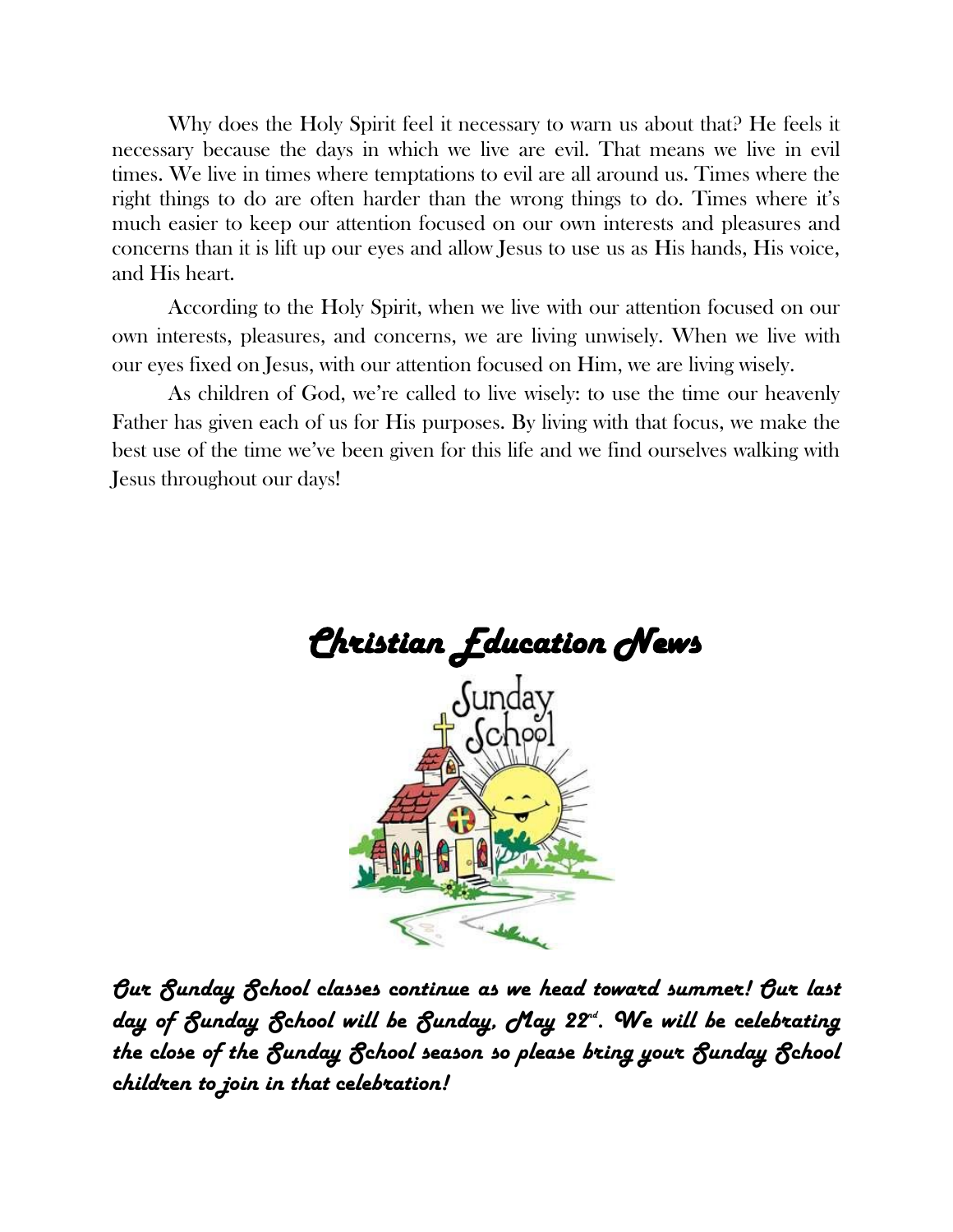*Another huge "thank you" to everyone who donated snacks, juices, and water for the Sunday School this year! You all are a wonderful blessing to our program here at St. Peter!* 







**EVERYONE NEEDS A FRIEND WHO THEY PROBABLY SHOULDN'T BE ALLOWED TO SIT NEXT TO AT A SERIOUS FUNCTION.**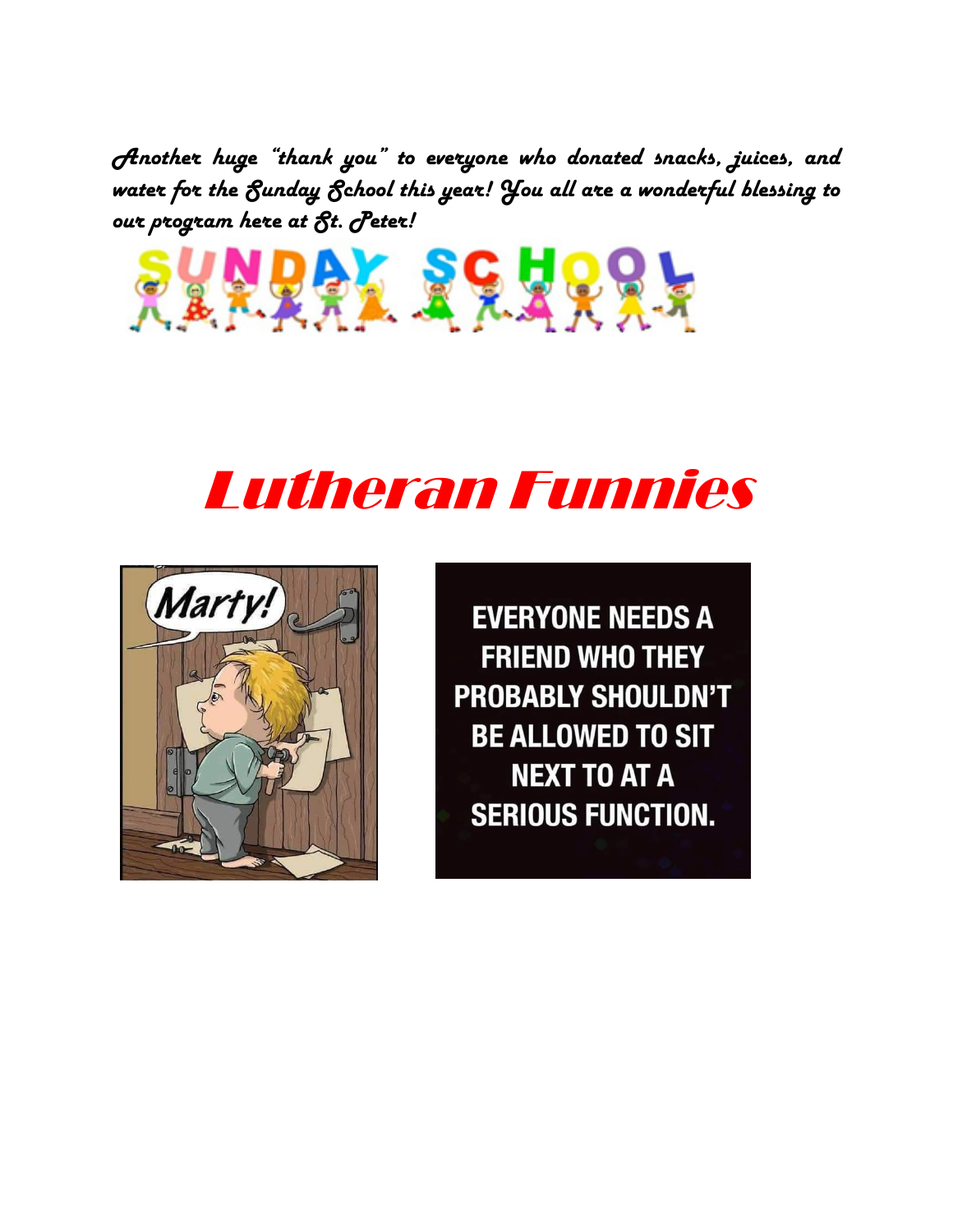

Grace is when God gives us good things that we don't deserve. Mercy is when He spares us from bad things we deserve. Blessings are when He is generous with both. Truly, we can never run out of reasons to thank Him. God is Good All The Time!



## **A Schedule for Reading the Bible in 12 Months ~ May**

| Day              | <b>Old Testament</b>   | <b>New Testament</b> |
|------------------|------------------------|----------------------|
| 1 <sup>st</sup>  | 1 Kings 10 & 11        | Luke 21:20-38        |
| 2 <sub>nd</sub>  | 1 Kings 12 & 13        | Luke 22:1-20         |
| 3rd              | 1 Kings 14 & 15        | Luke 22:21-46        |
| 4 <sup>th</sup>  | 1 Kings 16, 17, & 18   | Luke 22:47-71        |
| 5 <sup>th</sup>  | 1 Kings 19 & 20        | Luke 23:1-25         |
| 6 <sup>th</sup>  | 1 Kings 21 & 22        | Luke 23: 26-56       |
| 7 <sup>th</sup>  | 2 Kings 1, 2, & 3      | Luke 24:1-35         |
| 8 <sup>th</sup>  | 2 Kings 4, 5, & 6      | Luke 24:36-53        |
| <b>9th</b>       | 2 Kings 7, 8, & 9      | John 1:1-28          |
| 10 <sup>th</sup> | 2 Kings 10, 11, & 12   | John 1:29-51         |
| 11 <sup>th</sup> | 2 Kings 13 & 14        | John 2               |
| 12 <sup>th</sup> | 2 Kings 15 & 16        | John 3:1-18          |
| 13 <sup>th</sup> | 2 Kings 17 & 18        | John 3:19-38         |
| 14 <sup>th</sup> | 2 Kings 19, 20, & 21   | John 4:1-30          |
| 15 <sup>th</sup> | 2 Kings 22 & 23        | John 4:31-54         |
| 16 <sup>th</sup> | 2 Kings 24 & 25        | John $5:1-24$        |
| 17 <sup>th</sup> | 1 Chronicles 1, 2, & 3 | John 5:25-47         |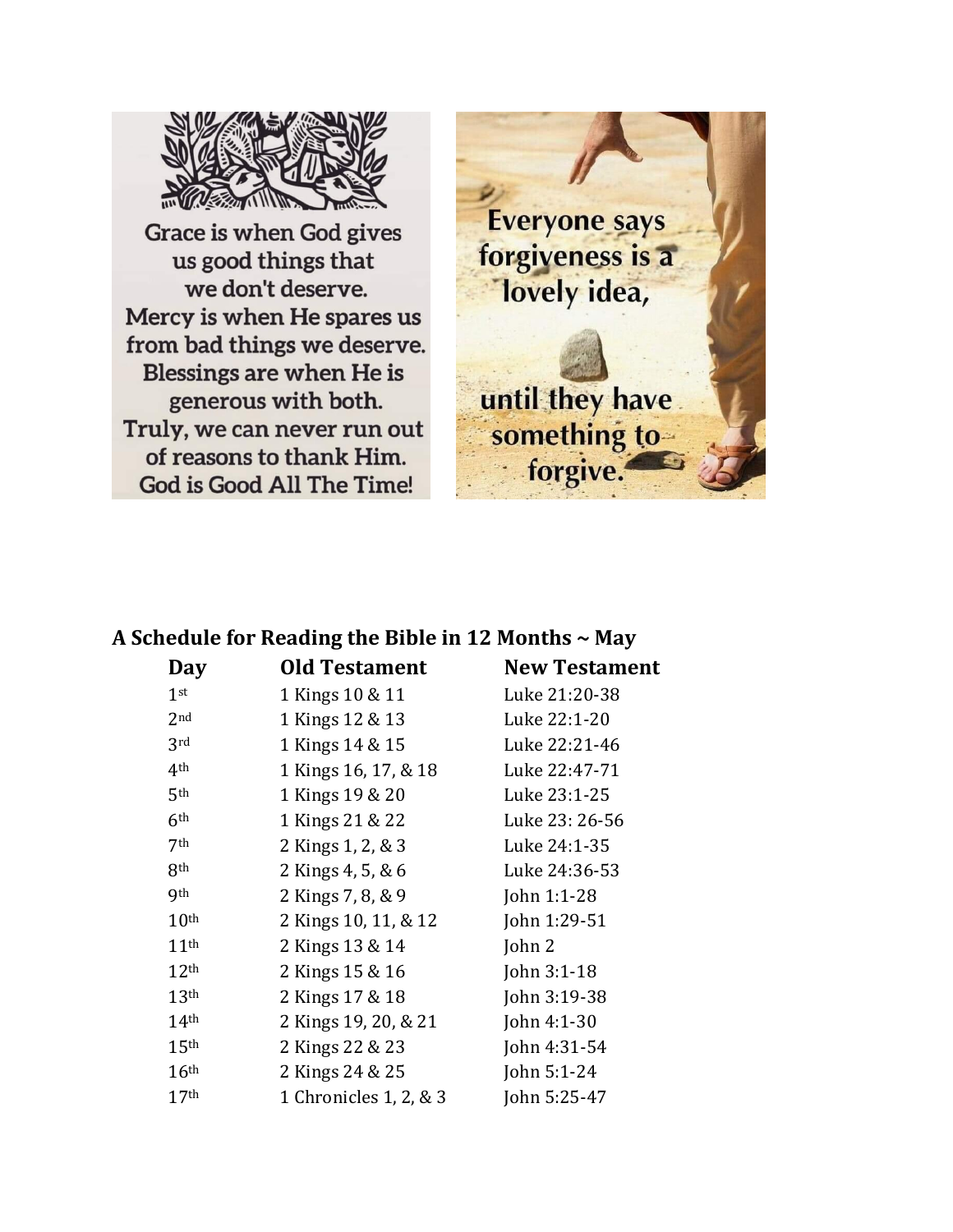| 18 <sup>th</sup> | 1 Chr 4, 5, & 6        | John 6:1-21   |
|------------------|------------------------|---------------|
| 19 <sup>th</sup> | 1 Chr 7, 8, & 9        | John 6:22-44  |
| 20 <sup>th</sup> | 1 Chr 10, 11, & 12     | John 6:45-71  |
| $2.1$ st         | 1 Chr 13, 14, & 15     | John 7:1-27   |
| 22 <sub>nd</sub> | 1 Chr 16, 17, & 18     | John 7:28-53  |
| 23rd             | 1 Chr 19, 20, & 21     | John 8:1-27   |
| 24 <sup>th</sup> | 1 Chr 22, 23, & 24     | John 8:28-59  |
| 25 <sup>th</sup> | 1 Chr 25, 26, & 27     | John 9:1-23   |
| 26 <sup>th</sup> | 1 Chr 28 & 29          | John 9:24-41  |
| 27 <sup>th</sup> | 2 Chronicles 1, 2, & 3 | John 10:1-23  |
| 28 <sup>th</sup> | 2 Chr 4, 5, & 6        | John 10:24-42 |
| 29th             | 2 Chr 7, 8, & 9        | John 11:1-29  |
| 30 <sup>th</sup> | 2 Chr 10, 11, & 12     | John 11:30-57 |
| 31st             | 2 Chr 13 & 14          | John 12:1-26  |



| <b>YOU NGYAF</b>         |  |
|--------------------------|--|
| <b>Angw When</b>         |  |
| <i><b>Gyystantiy</b></i> |  |
| Allyin Knock             |  |

As Christians, we sometimes think that we need preparation before we can speak about our Savior, Jesus. Sometimes, in fact, we can even become frightened by the prospect of sharing our faith with others.

These all-too-common stumbling blocks are really just figments of our imaginations. Jesus has not called any of us to take up the responsibility for the outcome of our efforts to witness for Him. Instead, Jesus simply goes with us as we live out the lives our heavenly Father has given to each of us. As we go about our lives, the Holy Spirit is intimately involved in creating opportunities for us to share the faith.

Both the opportunity and the outcome are in our Savior's hands: we "unexpectedly" run into someone and the conversation "somehow" turns more personal and the Holy Spirit incites faith as we share what He brings to our minds at that moment. Whether the conversation becomes an invitation to